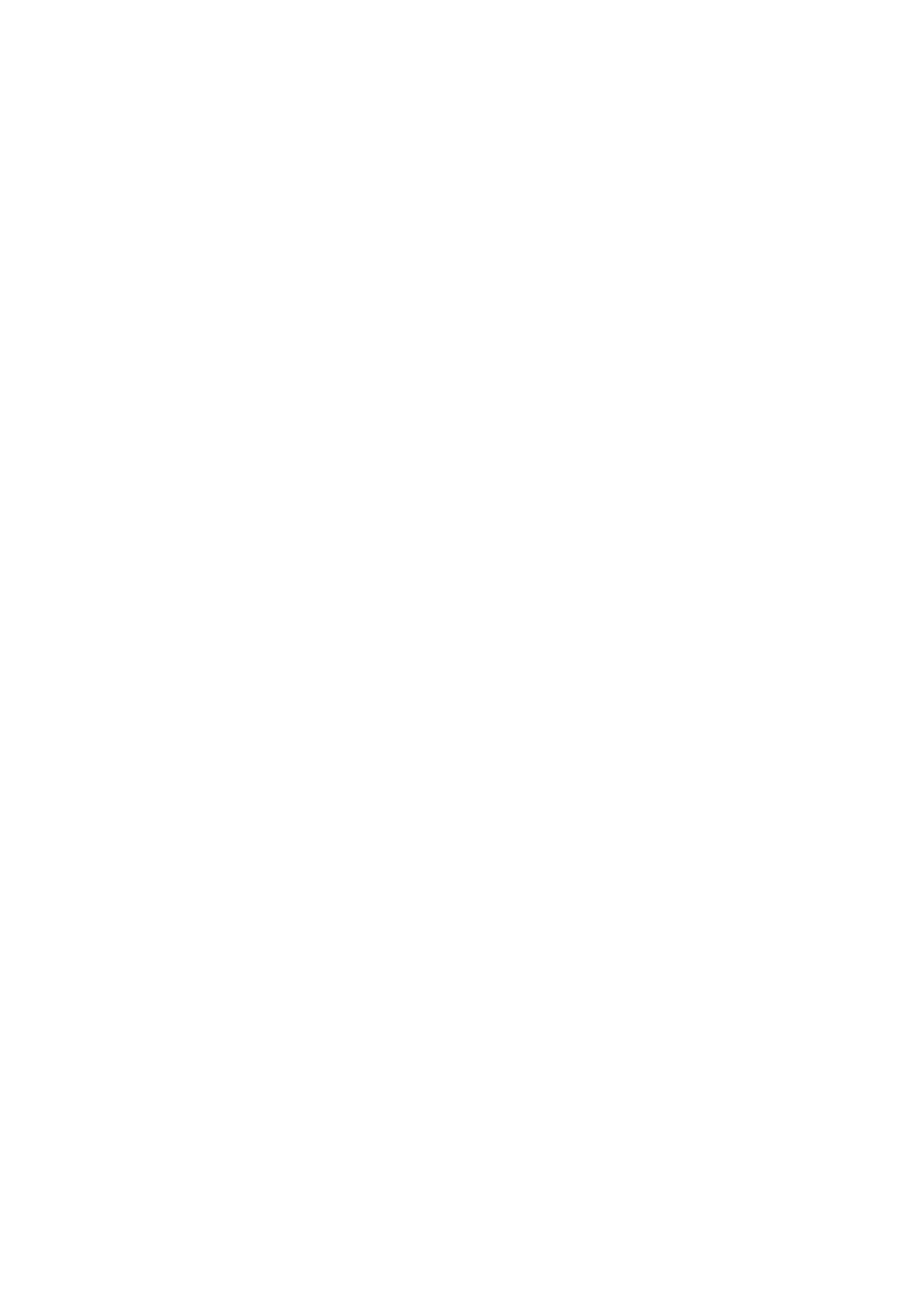

| <b>ITEM TABLE OF CONTENTS</b>                                                   | <b>PAGE</b> |
|---------------------------------------------------------------------------------|-------------|
| Welcome                                                                         | 5           |
| <b>Apologies</b>                                                                | 5           |
| <b>Declaration of Interest</b>                                                  | 5           |
| <b>Leave of Absence</b>                                                         | 5           |
| Local board consultation feedback and input into the Annual Budget<br>2022/2023 | 6           |
|                                                                                 |             |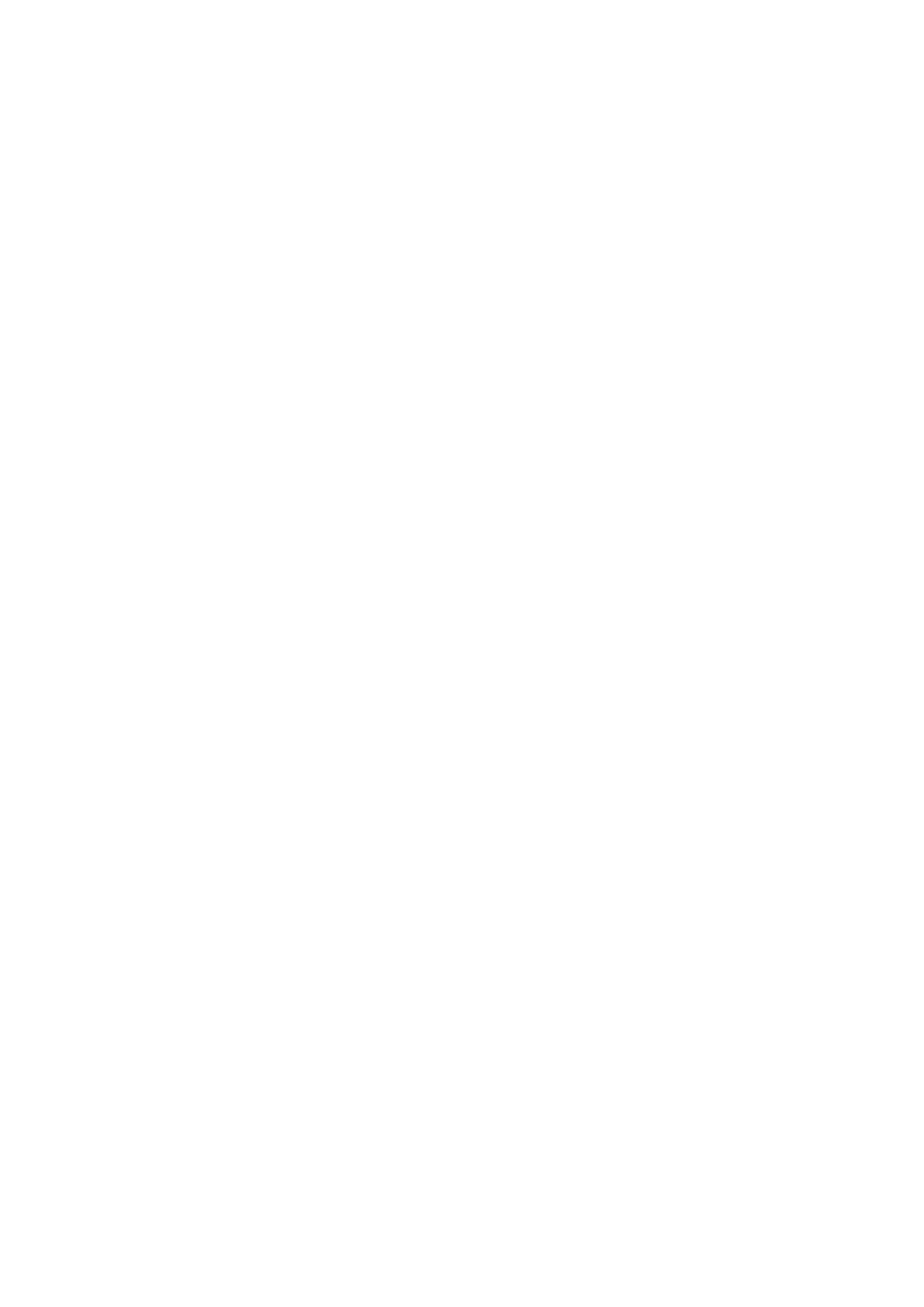

#### <span id="page-4-0"></span>**1 Welcome**

#### <span id="page-4-1"></span>**2 Apologies**

An apology from Member D Alan has been received.

#### <span id="page-4-2"></span>**3 Declaration of Interest**

Members are reminded of the need to be vigilant to stand aside from decision making when a conflict arises between their role as a member and any private or other external interest they might have.

#### **4 Leave of Absence**

At the close of the agenda no requests for leave of absence had been received.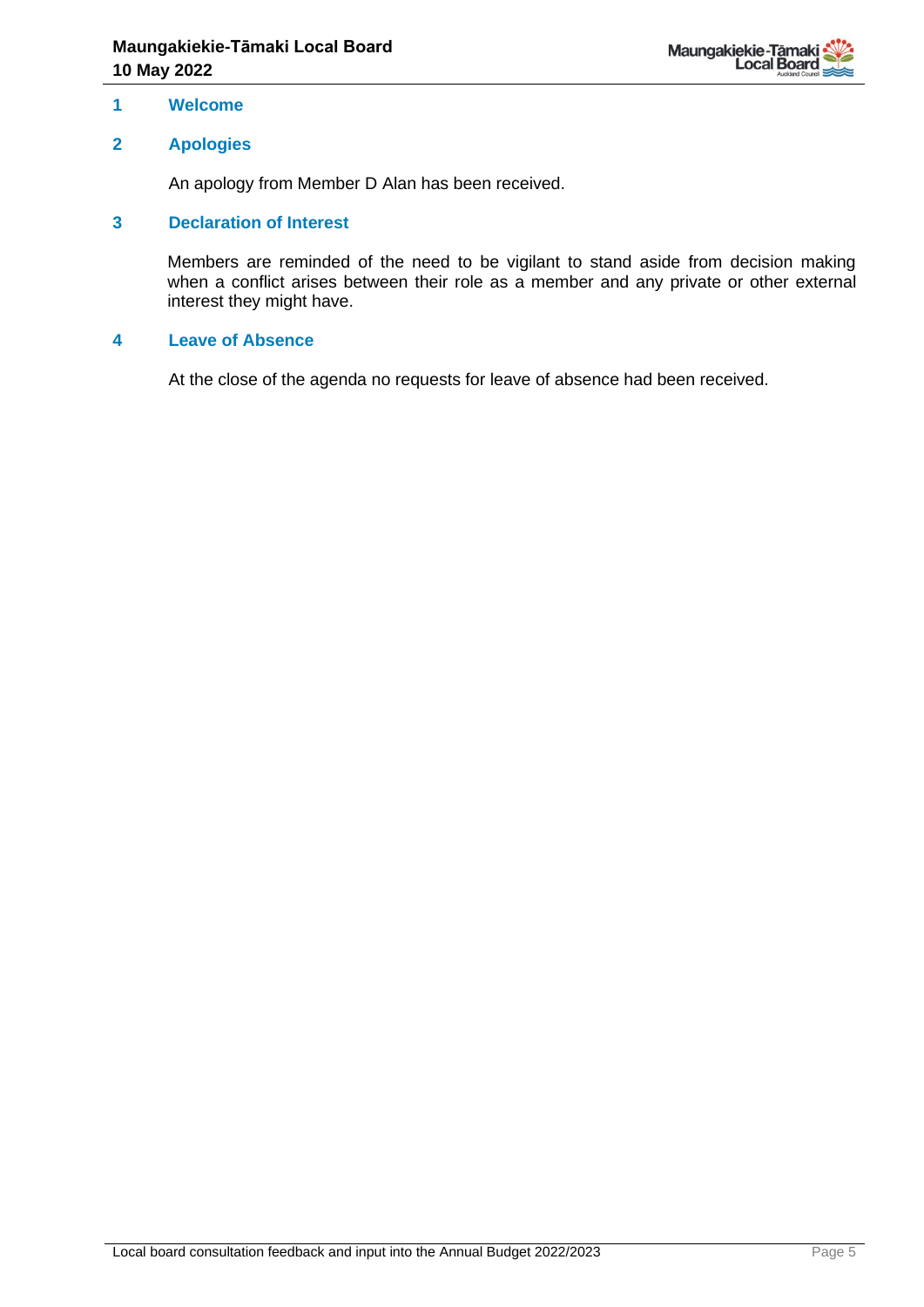# **Local board consultation feedback and input into the Annual Budget 2022/2023**

**File No.:** CP2022/05512

# **Te take mō te pūrongo Purpose of the report**

- 1. To receive consultation feedback from the Maungakiekie-Tāmaki Local Board area on:
	- proposed priorities and activities for the Maungakiekie-Tāmaki Local Board Agreement 2022/2023.
	- regional topics for the Annual Budget 2022/2023.
- 2. To recommend any local matters to the Governing Body, that they will need to consider or make decisions on in the Annual Budget 2022/2023 process.
- 3. To provide input on the proposed regional topics in the Annual Budget 2022/2023.

# **Whakarāpopototanga matua Executive summary**

- 4. Local board agreements set out annual funding priorities, activities, budgets, levels of service, performance measures and initiatives for each local board area. Local board agreements for 2022/2023 will be included in the Council's Annual Budget 2022/2023.
- 5. Auckland Council publicly consulted from 28 February to 28 March 2022 to seek community views on the proposed Annual Budget 2022/2023. This included consultation on the Maungakiekie-Tāmaki Local Board's proposed priorities for 2022/2023 to be included in their local board agreement.
- 6. Auckland Council received 11,550 pieces of feedback in total across the region and 599 pieces of feedback from the Maungakiekie-Tāmaki local board area. The local board consulted on five key priorities. Overall 41% were supportive of all of them, while 34% supported most.
- 7. In the Annual Budget process there are financial matters where local boards provide recommendations to the Governing Body, for consideration or decision-making. This includes:
	- proposed locally driven initiative capital projects outside local boards' decisionmaking responsibility
	- release of local board specific reserve funds
	- any local board advocacy initiatives.

The Governing Body will consider these items as part of the Annual Budget decision-making process in June 2022.

8. Local boards have a statutory responsibility to provide input into regional strategies, policies, plans, and bylaws. This report provides an opportunity for the local board to provide input on council's proposed Annual Budget 2022/2023.

# **Ngā tūtohunga Recommendation/s**

That the Maungakiekie-Tāmaki Local Board: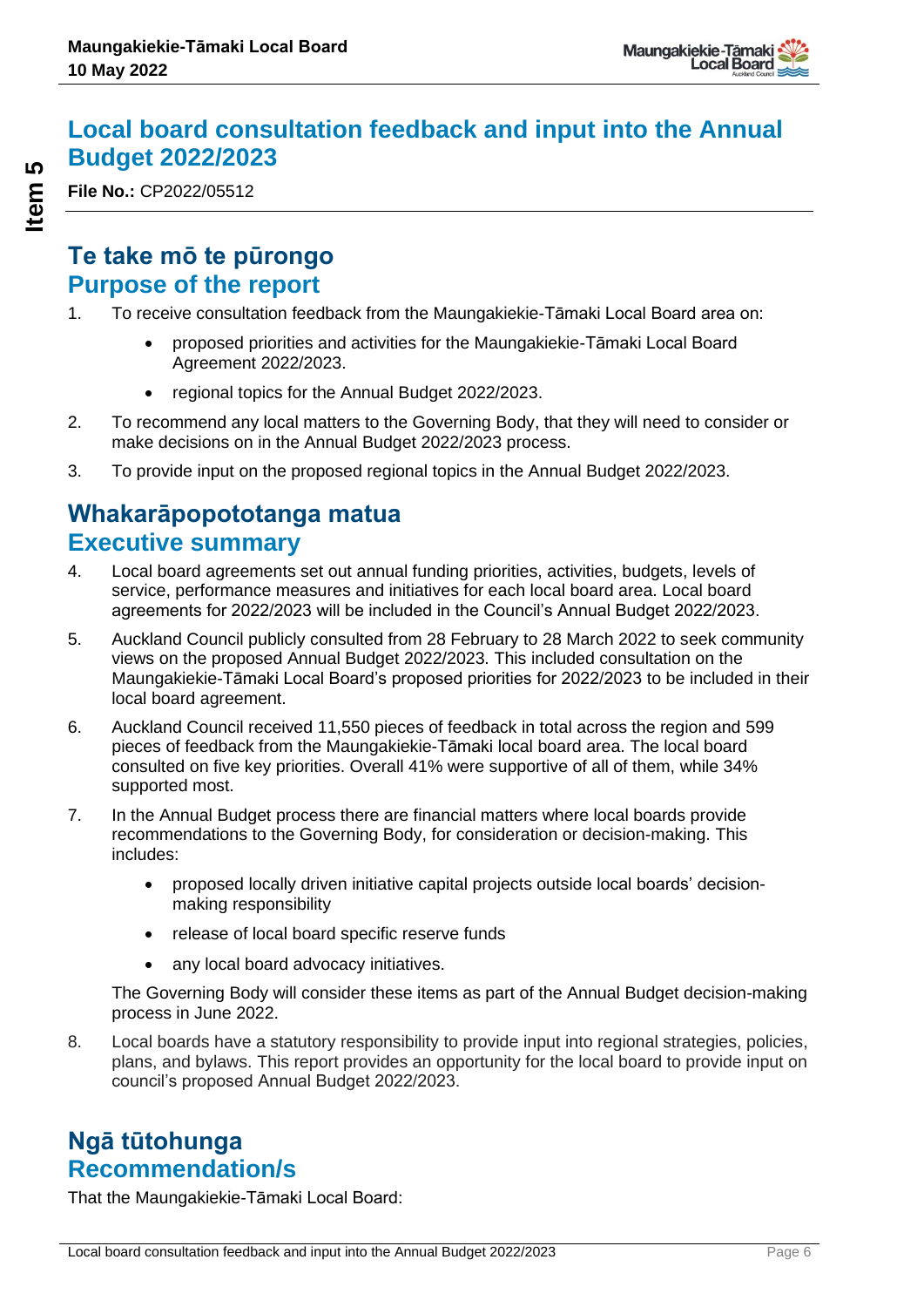- a) receive consultation feedback on the proposed Maungakiekie-Tāmaki Local Board priorities and activities for 2022/2023.
- b) receive consultation feedback on regional topics in the Annual Budget 2022/2023 from people and organisations based in the Maungakiekie-Tāmaki local board area.
- c) provide input on regional topics in the proposed Annual Budget 2022/2023 to the Governing Body.
- d) provide its advocacy initiatives for the Annual Budget 2022/2023 to the Governing Body.

# **Horopaki**

# **Context**

- 9. Each financial year Auckland Council must have a local board agreement (as agreed between the Governing Body and the local board) for each local board area. The Maungakiekie-Tāmaki Local Board Agreement sets out how the Council will reflect the priorities in the Maungakiekie-Tāmaki Local Board Plan 2020 in respect to the local activities to be provided in the Maungakiekie-Tāmaki local board area and includes information relating to budgets, levels of service, and performance measures.
- 10. The local board agreements 2022/2023 will form part of the Auckland Council's Annual Budget 2022/2023.
- 11. Auckland Council publicly consulted from 28 February to 28 March 2022 to seek community views on the proposed Annual Budget 2022/2023, as well as local board priorities and proposed activities to be included in the local board agreement 2022/2023. All submissions can be accessed here: [https://akhaveyoursay.aucklandcouncil.govt.nz/admin/projects/submissions](https://akhaveyoursay.aucklandcouncil.govt.nz/admin/projects/submissions-annual-budget-2022-2023)[annual-budget-2022-2023](https://akhaveyoursay.aucklandcouncil.govt.nz/admin/projects/submissions-annual-budget-2022-2023)
- 12. Due to the impacts of the ongoing COVID-19 global pandemic, significant pressure has been placed upon the council's financial position. This has created significant flow on effects for the council's proposed Annual Budget 2022/2023.

# **Tātaritanga me ngā tohutohu Analysis and advice**

13. This report includes analysis of consultation feedback, any local matters to be recommended to the Governing Body and seeks input on regional topics in the proposed Annual Budget 2022/2023.

# **Consultation feedback overview**

- 14. As part of the public consultation Auckland Council used a variety of methods and channels to reach and engage a broad cross section of Aucklanders to gain their feedback and input into regional and local topics.
- 15. In total, we received 11,550 pieces of feedback in the consultation period. This feedback was received through:
	- written feedback 9,464 hard copy and online forms, emails and letters.
	- in person 2,086 pieces of feedback through online Have Your Say events, or independently managed phone interviews. All events (except one which didn't have any attendees) were moved to an online platform or cancelled due to the red Covid-19 traffic light setting.

### **Feedback received on the Maungakiekie-Tāmaki Local Board's priorities for 2022/2023**

- 16. The Maungakiekie-Tāmaki Local Board consulted on the following priorities for 2022/2023:
	- Support local businesses by working with BID's to deliver placemaking initiatives in town centres.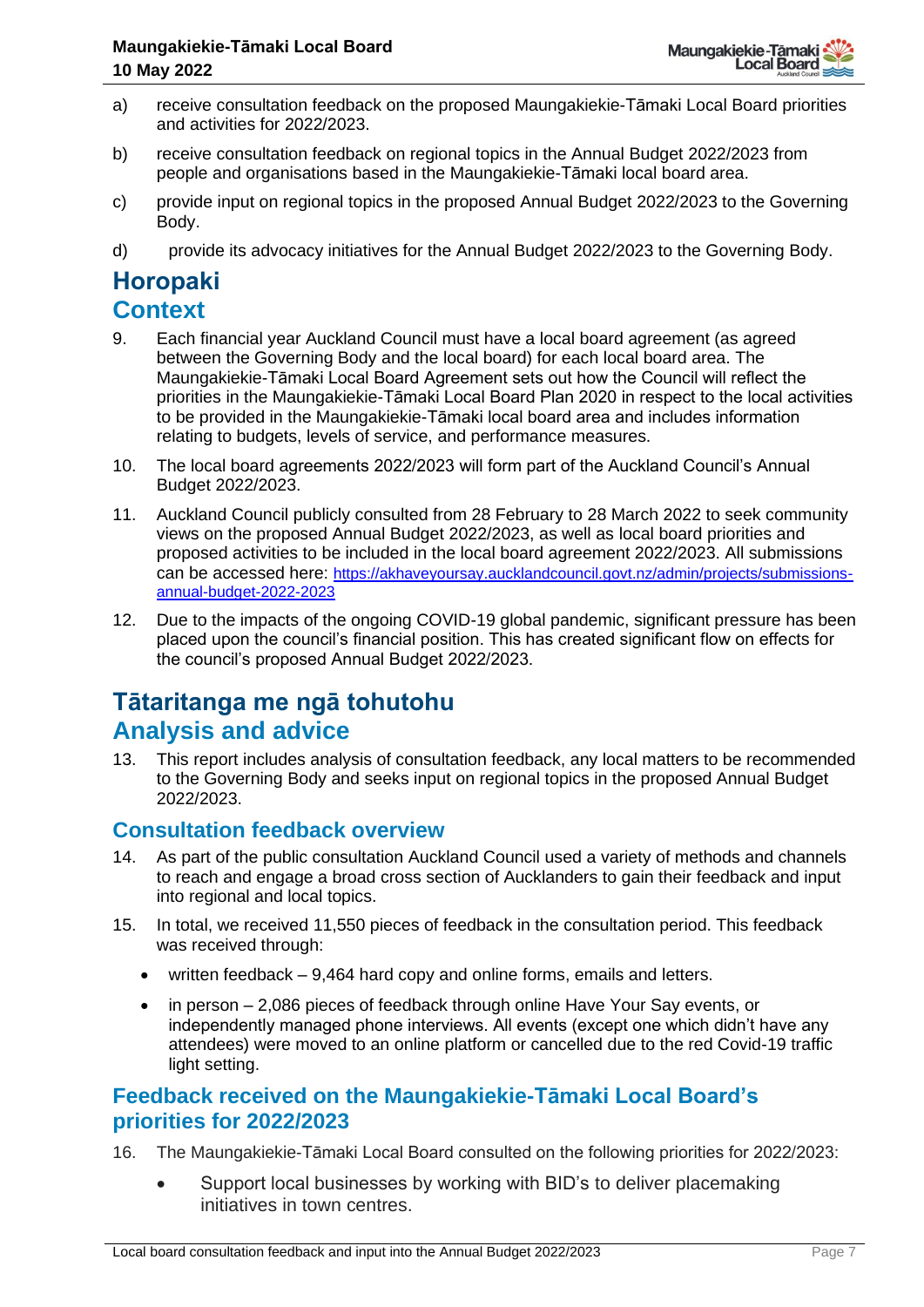- Support social enterprise and innovation projects that have a positive social or environmental impact.
- Support initiatives that celebrate our diverse histories, cultures, and identities, in particular, those that celebrate Te Ao Māori, such as Te Kete Rukuruku.
- Empower communities by continuing to build on our strategic partnerships activity by focusing on increasing collaboration between community groups.
- Support climate change initiatives focused on building our community's resilience and preparedness for climate change.
- 17. 599 submissions were received on Maungakiekie-Tāmaki Local Board's priorities for 2022/2023. The majority of local respondents support all priorities, while 34% support most priorities. Of the oganisations that submitted feedback, 50% support all priorities, while 33% support most.



18. Consultation feedback on local board priorities will be considered by the local board when approving their Local Board Agreement between 21-23 June 2022.

### **Information on submitters**

19. The tables and graphs below indicate the demographic categories people identified with. This information only relates to those submitters who provided demographic information.





| Age          | <b>Male</b> | <b>Female</b> | <b>Another ge</b> |
|--------------|-------------|---------------|-------------------|
| $\leq$ 15    | 1           | 0             | 0                 |
| $15 - 24$    | 5           | 16            | 2                 |
| $25 - 34$    | 42          | 51            | 3                 |
| 35-44        | 52          | 38            |                   |
| 45-54        | 29          | 38            | 0                 |
| $55 - 64$    | 28          | 20            | 2                 |
| $65 - 74$    | 13          | 19            | 0                 |
| $75+$        | 9           |               | 0                 |
| <b>Total</b> | 179         | 189           | 8                 |

| <b>Ethnicity</b> |                                         | #   | %    |
|------------------|-----------------------------------------|-----|------|
| <b>European</b>  |                                         | 301 | 79%  |
|                  | Pakeha/NZ European                      | 260 | 68%  |
|                  | <b>Other European</b>                   | 41  | 11%  |
| <b>Maori</b>     |                                         | 17  | 4%   |
| <b>Pacific</b>   |                                         | 24  | 6%   |
|                  | Samoan                                  | 12  | 3%   |
|                  | Tongan                                  | 8   | 2%   |
|                  | <b>Other Pacific</b>                    | Δ   | 1%   |
| Asian            |                                         | 71  | 19%  |
|                  | Chinese                                 | 43  | 11%  |
|                  | Southeast Asian                         | ٩   | 2%   |
|                  | Indian                                  | 14  | 4%   |
|                  | Other Asian                             | 14  | 4%   |
|                  | <b>African/Middle Eastern/Latin</b>     | 11  | 3%   |
| Other            |                                         | g   | 2%   |
|                  | <b>Total people providing ethnicity</b> | 382 | 113% |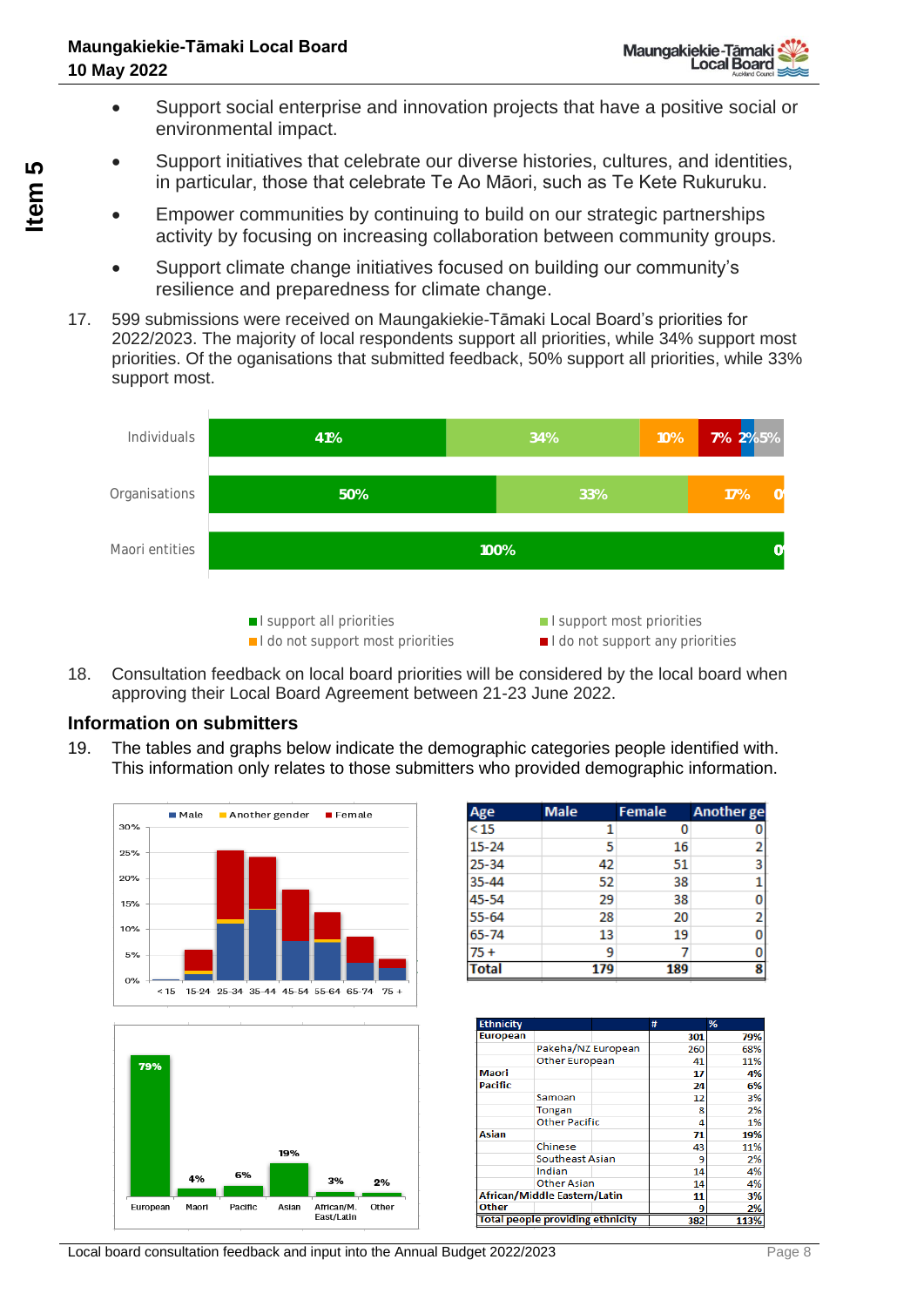

#### **Key themes**

- 20. Key themes of note across the feedback received (through written, in-person and social media channels) included:
	- The town centres are becoming more important for local residents as they move away from travelling into the city. If the town centres are found to be more attractive, have everything they need, has a great community vibe, sense of belonging, and is safe to visit, this will be a great outcome.
	- General support for social enterprise and innovation projects that have a positive social or environmental impact.
	- Strong support to celebrate all cultures in the local board area given there are so many.
	- Support for empowering communities to work on environmental improvement projects.
	- Very strong support and acknowledgement of the importance of climate change initiatives focused on building our community's resilience and preparedness for climate change.

#### **Feedback on other local topics**

21. Key themes across feedback received on other local topics included:

- Strong support for environmental initiatives in restoring and protecting the environment.
- Increasing cycleways and improve traffic flow and addressing road congestion due to intensification of housing in the local board area.
- Reserves to be upgraded and maintained. Recognising that sport and recreation is important and have many positive outcomes as a result.

### **Overview of feedback received on regional topics in the Annual Budget 2022/2023 from the Maungakiekie-Tāmaki Local Board area**

- 22. The proposed Annual Budget 2022/2023 sets out Auckland Council's priorities and how to pay for them. Consultation on the proposed Annual Budget asked submitters to respond to four key questions on:
	- 1. Climate
	- 2. Budget Pressures
	- 3. Operating Spending Prioritisation
	- 4. Waste Service Standardisation
- 23. The submissions received from the Maungakiekie-Tāmaki Local Board area on these key issues are summarised below, along with an overview of any other areas of feedback on regional proposals with a local impact.

#### **Key Question 1: Climate**

- 24. Aucklanders were asked about a proposed climate action package which will be funded by a targeted rate. The climate action package includes investments in low-carbon public transport, active walking and cycling networks; and urban ngahere (forest) canopy cover.
- 25. This is proposed to be funded through \$574 million from a targeted rate over the next 10 years as well additional funding from government co-funding.
- 26. The graphs below give an overview of the responses from the Maungakiekie-Tāmaki Local Board area.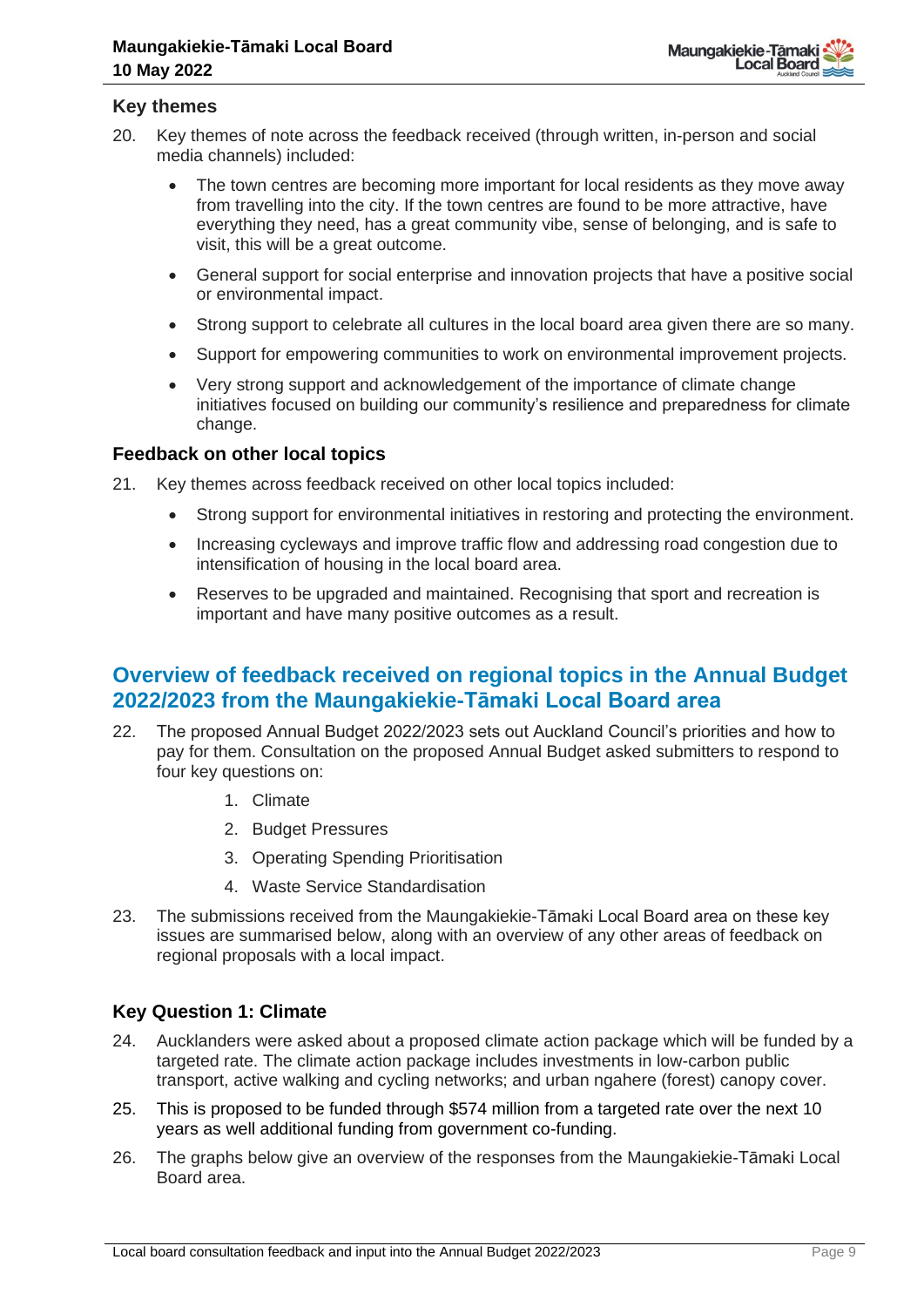

#### Key themes

- 27. Key themes of note across the feedback received included:
	- Need more funding, amenities, and education (safety on roads) for active transport.
	- Protect and grow our trees.
	- Public transport needs to be more accessible (location, route and affordability).

### **Key Question 2: Budget Pressures**

- 28. Aucklanders were asked about a range of levers proposed to manage on-going budget pressures. Council are forecasting a budget shortfall of \$85 million for 2022/2023 compared to what was budgeted for in the 10-year Budget 2021-2031. This is due to on-going impacts of COVID-19 on revenue and growing inflationary pressure.
- 29. A range of levers are proposed to manage the budget pressures including:
	- Using the Government's Better Off support package funding
	- Changing the timing of some capital spending
	- Implementing cost reductions in the form of efficiency savings and a potential reduction in some services
	- Keeping the previously agreed general rates increase of 3.5 per cent for 2022/2023 and;
	- Continuing work on the sale or long-term lease of non-strategic assets as required.
- 30. The graphs below give an overview of the responses from the Maungakiekie-Tāmaki Local Board area.



#### Key themes

- 31. Key themes of note across the feedback received included:
	- Reduce spending on non-essential services.
	- Increase utilisation of Auckland Council buildings.
	- Need to invest in infrastructure (core infrastructure and infrastructure for the community).
- 32. Since consultation, further reduction in revenue caused by the COVID-19 omicron outbreak and rising interest and inflation costs has compounded budget pressures.
- 33. Local Board Chairs attended a Finance and Performance Committee workshop outlining the increased pressures and a briefing was held for all local board members.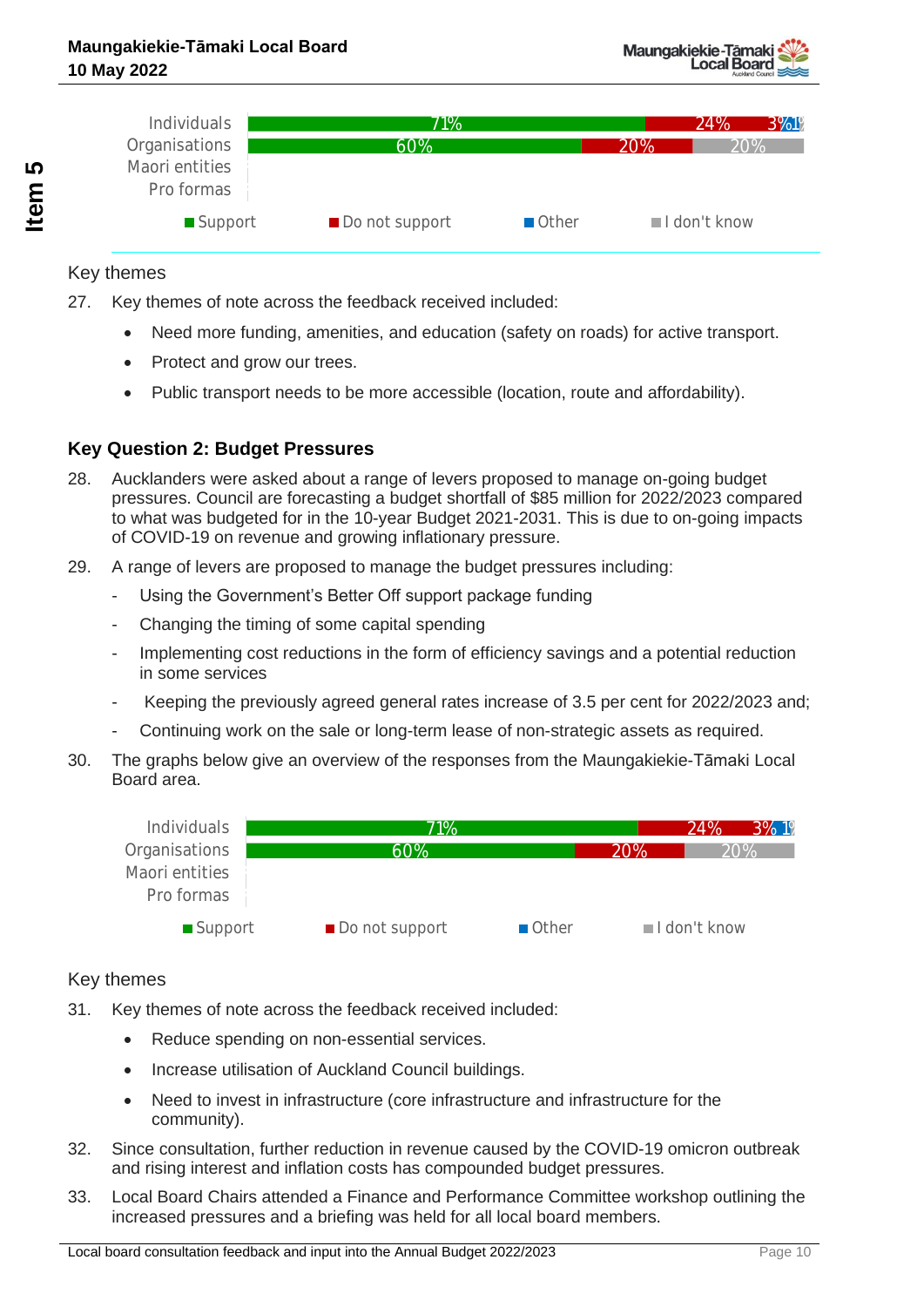#### **Key Question 3: Operating Spending Prioritisation**

- 34. Aucklanders were asked to provide feedback on a proposal that would see council prioritise operating spending to help manage on-going budget pressures. A set of criteria to be used when making decisions about cost reductions, including those that could reduce, stop or change some services, was proposed.
- 35. The proposal involves implementing \$15 million of additional permanent cost reductions in the form of efficiency saving and low-priority service reductions across the group in 2023/2024, growing to \$30 million per annum from 2024/2025 onwards.
- 36. The graphs below give an overview of the responses from the Maungakiekie-Tāmaki Local Board area.



#### Key themes

- 37. Key themes of note across the feedback received included:
	- Sensible framework.
	- Information not specific enough.
	- Need to prioritise through an equity lens.
	- More engagement and collaboration with community.
	- Analysis and planning needed to prioritise effectively.

#### **Key Question 4: Waste Service Standardisation**

- 38. Aucklanders were asked about a proposal to standardise waste services and charges across Auckland. The proposal would involve a move to a region-wide rates funded refuse collection service and see a choice of three bin sizes (with different pricing for each) to accommodate different household needs.
- 39. Auckland Council are also proposing to include standardising which properties can opt-out of waste management services and charges across Auckland.
- 40. The graphs below give an overview of the responses from the Maungakiekie-Tāmaki Local Board area.

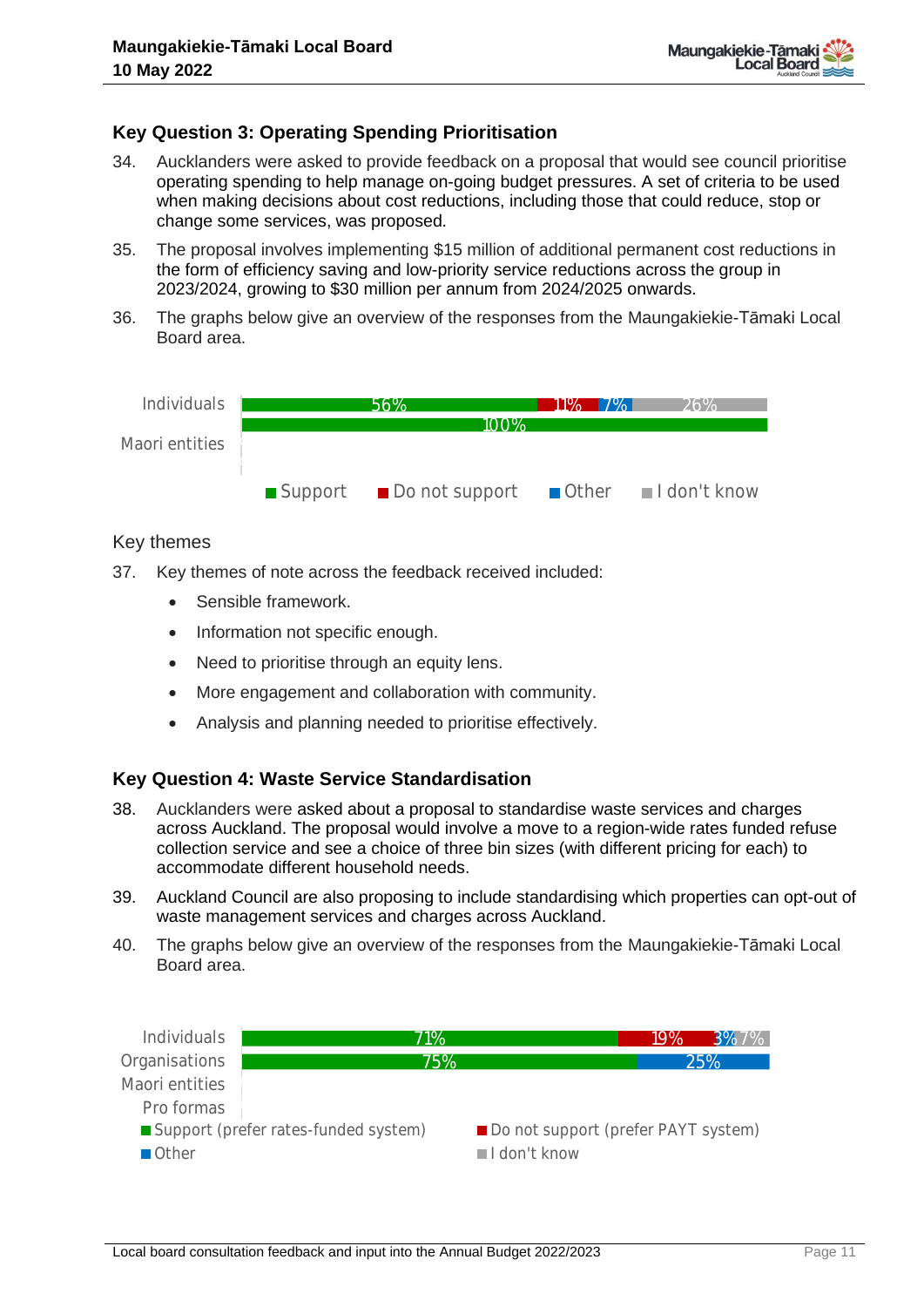Key themes

- 41. Key themes of note across the feedback received included:
	- Support for incentivising waste reduction.
	- Support for simple, standardised system.
	- Concerns regarding paying for services that will not be used.
	- Creative ideas for waste reduction and education.
	- Concerns regarding bins cluttering the kerbside.
- 42. Auckland Council are also proposing to include standardising which properties can opt-out of waste management services and charges across Auckland.
- 43. The graphs below give an overview of the responses from the Maungakiekie-Tāmaki Local Board area to Question 4B.





#### *Standardise the opt-out rules for residential and lifestyle properties with between two and nine units*



#### *Apply a minimum base charge to every separately used or inhabited part of a property*



#### Key themes

- 44. Key themes of note across the feedback received included:
	- Concern for the number of bins on streets in the local area, particularly in new higher density areas of development.
	- Concern for minimum base charge being applied to minor dwellings that are used as part of main household.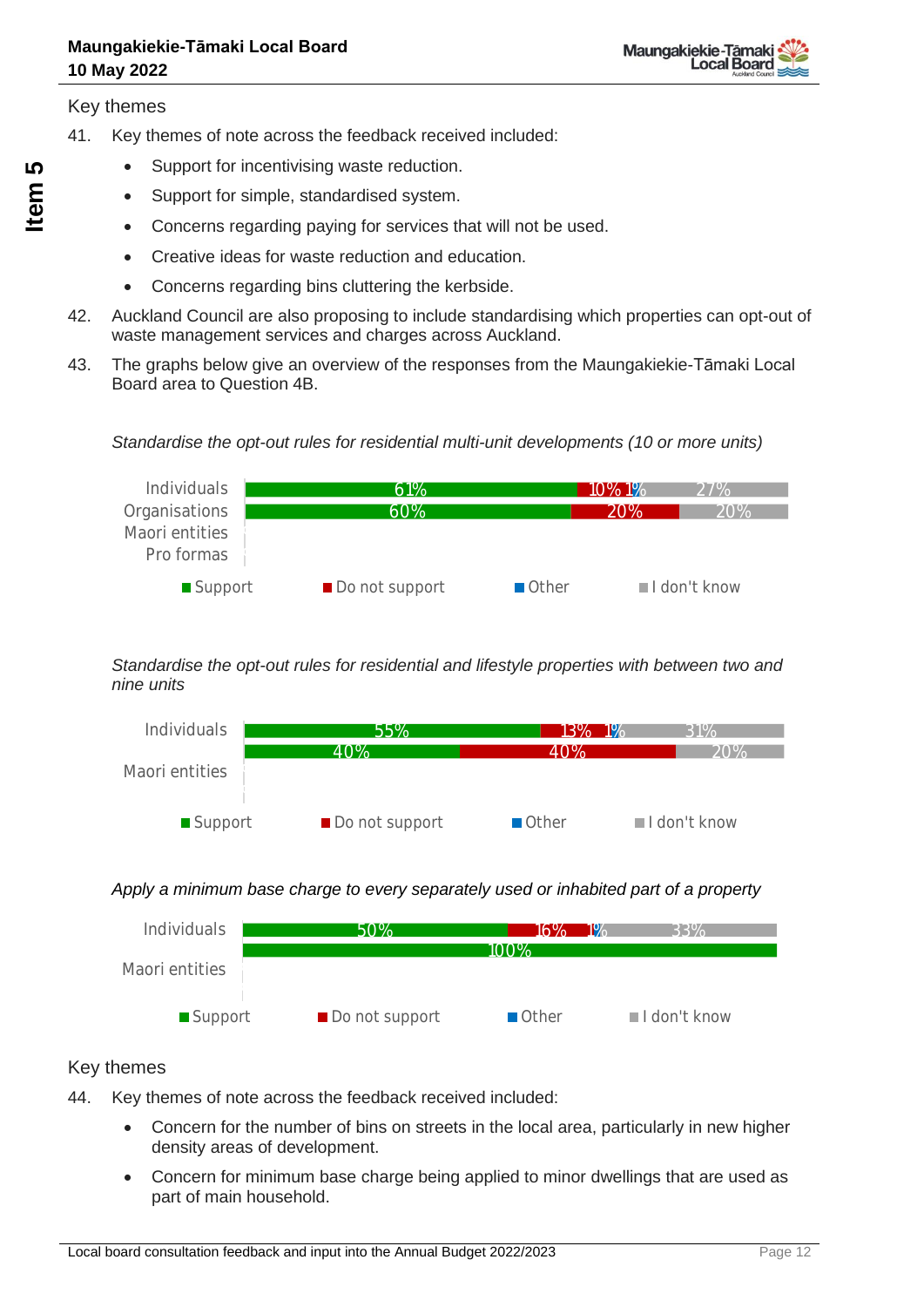

#### **Other feedback**

- 45. Aucklanders were asked what is important to them and if they had any feedback on any other issues, including:
	- Local board decision-making over local community services
	- Tūpuna Maunga Authority Operational Plan 2022/2023
	- Changes to fees and charges

#### Key themes

46. Key themes of note across the feedback received included:

#### **Local board decision-making over local community services**

• Sport Auckland raised concern on the proposed change of decision-making allocation to Local Boards for new local recreation and sports facilities and their location design, build and fit out and the number of new local parks and their specific location.

#### **Tūpuna Maunga Authority Operational Plan 2022/2023**

- Support the work that has taken place on the maunga so far.
- Support for the plan to phase out exotic trees.
- Given the current financial situation the non-maintenance items of the plan seems wasteful.
- Do not remove trees.

#### **Changes to fees and charges**

- Venue hire is unaffordable
- No fees for installing water tanks

### **Recommendations on local matters**

- 47. This report allows the local board to recommend local matters to the Governing Body for consideration as part of the Annual Budget process, in June 2022. This includes:
	- proposed locally driven initiative capital projects outside local boards' decisionmaking responsibility
	- release of local board specific reserve funds.
	- local advocacy initiatives.

#### **Funding for Locally Driven Initiatives (LDI)**

- 48. Local boards are allocated funding for locally driven initiatives (LDI) annually, to spend on local projects or programmes that are important to their communities. Local boards have decision-making over the LDI funds but need approval from the Governing Body where:
	- operational LDI funding is to be converted into capital LDI funding.
	- the release of local board specific reserve funds is requested, which are being held by the council for a specific purpose.
	- a LDI capital project exceeds \$1 million.
- 49. These conditions do not apply to the Maungakiekie-Tāmaki Local Board for the 2022/2023 financial year.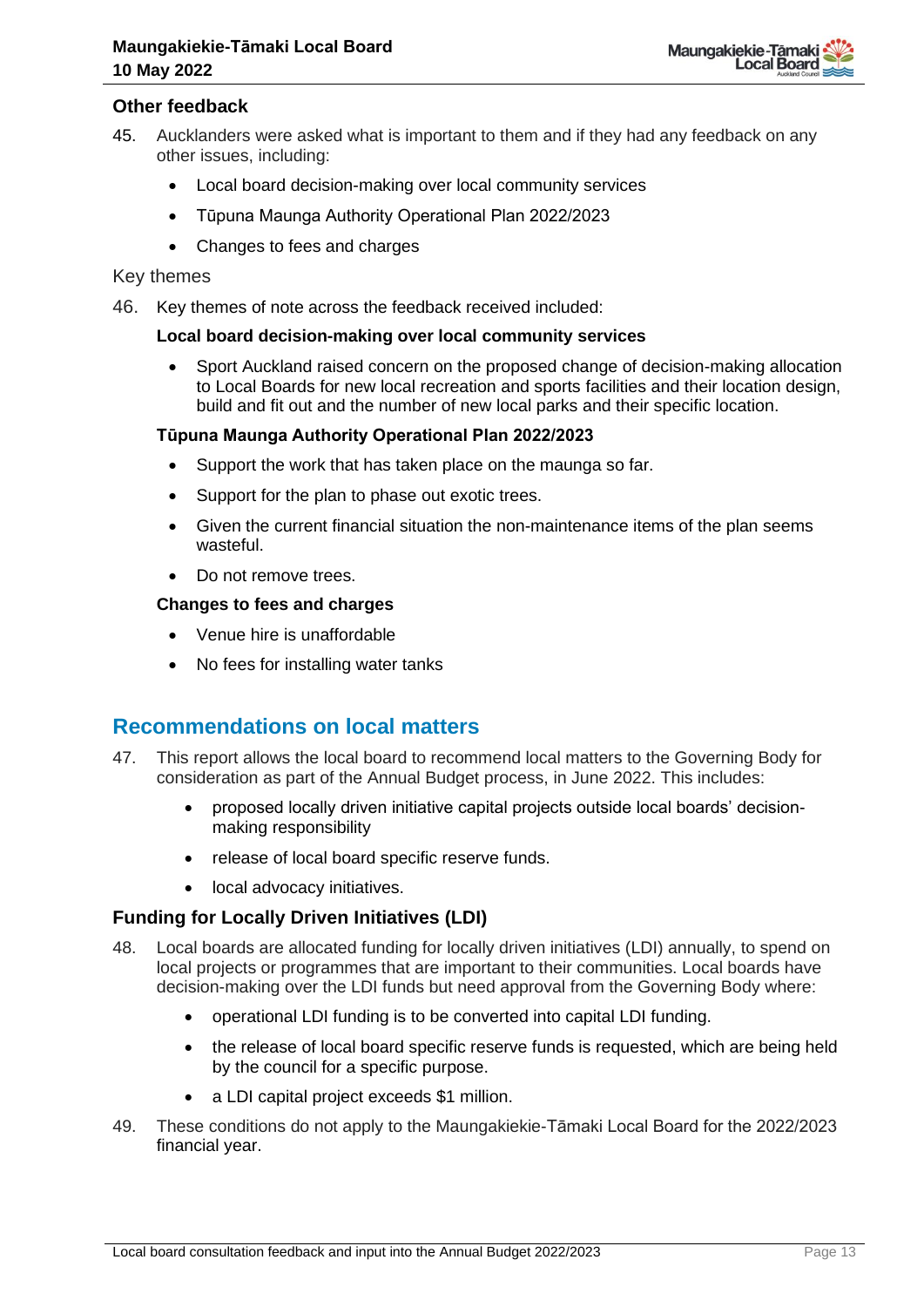

#### **Local board advocacy**

50. Local boards are requested to provide approved advocacy initiatives which considers the consultation feedback above. This allows the Finance and Performance Committee to consider these advocacy items when making recommendations on the Annual Budget 2022/2023 to the Governing Body in June.

51. The advocacy initiatives approved by the local board will be included as an appendix to the 2022/2023 Local Board Agreement.

# **Local board input on regional topics in the Annual Budget 2022-2023**

52. Local boards have a statutory responsibility for identifying and communicating the interests and preferences of the people in its local board area in relation to Auckland Council's strategies, policies, plans, and bylaws, and any proposed changes to be made to them. This report provides an opportunity for the local board to provide input on council's proposed Annual Budget 2022/2023.

### **Tauākī whakaaweawe āhuarangi Climate impact statement**

- 53. The decisions recommended in this report are part of the Annual Budget 2022/2023 and local board agreement process to approve funding and expenditure over the next year.
- 54. Projects allocated funding through this Annual Budget process will all have varying levels of potential climate impact associated with them. The climate impacts of projects Auckland Council chooses to progress, are all assessed carefully as part of council's rigorous reporting requirements.

### **Ngā whakaaweawe me ngā tirohanga a te rōpū Kaunihera Council group impacts and views**

55. The Annual Budget 2022/2023 is an Auckland Council Group document and will include budgets at a consolidated group level. Consultation items and updates to budgets to reflect decisions and new information may include items from across the group.

## **Ngā whakaaweawe ā-rohe me ngā tirohanga a te poari ā-rohe Local impacts and local board views**

- 56. The local board's decisions and feedback are being sought in this report. The local board has a statutory role in providing its feedback on regional plans.
- 57. Local boards play an important role in the development of the council's Annual Budget. Local board agreements form part of the Annual Budget. Local board nominees have also attended Finance and Performance Committee workshops on the Annual Budget.

## **Tauākī whakaaweawe Māori Māori impact statement**

- 58. Many local board decisions are of importance to and impact on Māori. Local board agreements and the Annual Budget are important tools that enable and can demonstrate the council's responsiveness to Māori.
- 59. Local board plans, developed in 2020 through engagement with the community including Māori, form the basis of local board area priorities. There is a need to continue to build relationships between local boards and iwi, and the wider Māori community.
- 60. Analysis provided of consultation feedback received on the proposed Annual Budget includes submissions made by mana whenua and the wider Māori community who have interests in the rohe / local board area.